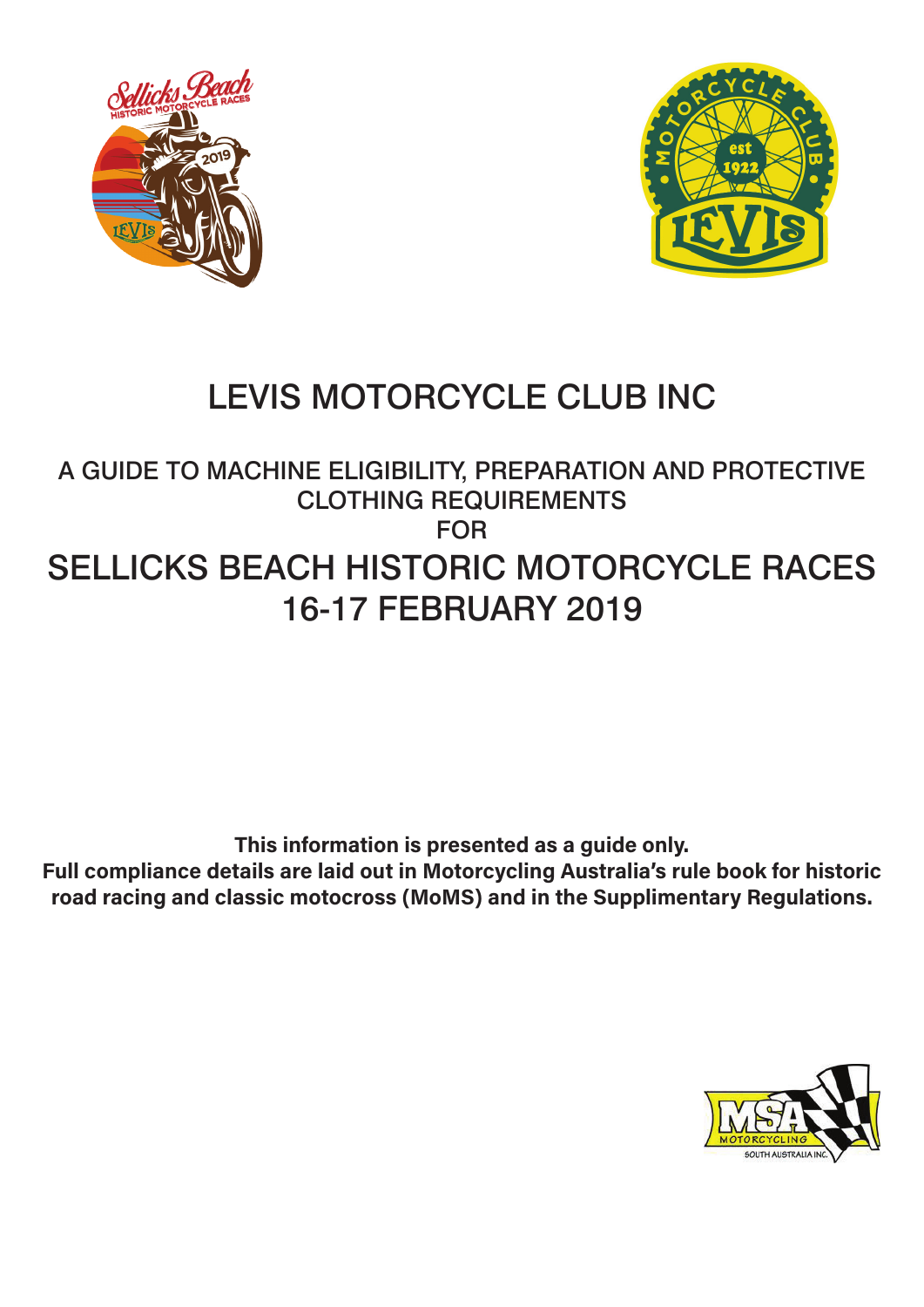The purpose of this event is to celebrate and re-create racing much as it would have been conducted at Sellicks in the day but fit in with established Historic Racing Classes and Rules as used for competition.

Machines eligible for this event will be based on the rules set out in Motorcycling Australia's rule book for historic road racing and classic motocross (MomS).

However, not everyone has ready access to that document (plus it is not the easiest set of rules to interpret) so the following guidelines have been provided to assist with your entry.

#### **CLASSES AND YEAR OF MANUFACTURE:**

Eligible machines for this event will be:

- 1. Vintage Class ("Period 2") For machines as manufactured between 1st January 1920 and 31st December 1945.
- 2. Classic Class ("Period 3") For machines as manufactured between 1st January 1946 and 31st December 1962.

#### **NOTE:**

- 1. The motorcycle and its component parts must be the same as was manufactured in the period, or if they are replica parts or parts manufactured after the period, they must be visually indistinguishable from the original parts used in that period .
- 2. Models manufactured within the Classic class period that were continued more or less unchanged after the 31st December 1962 cutoff date are also eligible (eg. non-unit British twins as used in pre 1965 Classic MX).
- 3. Modifications are allowed providing they remain visually indistinguishable from modifications proven to have been used in that period.

*Basically, the aim is to keep all machines looking as they did in the period, no obvious later modifications or parts are allowed apart from the exceptions listed below for each class.*

#### **VINTAGE CLASS/PERIOD 2 MACHINES:**

Permitted Uses:

- 1. All period carburettors.
- 2. Amal GP, Monobloc, Mk1 Concentric carburettors up to 35mm.
- 3. Supercharging is permitted if fitted as original equipment by the factory.

Prohibited Uses:

- 1. Shock absorbers with remote or external reservoirs.
- 2. Non-period drum brakes and other major components.

#### **CLASSIC CLASS/PERIOD 3 MACHINES:**

Permitted Uses:

- 1. All period carburettors.
- 2. All non-period Amal carburettors up to 40mm.
- 3. Dellorto SS1 And Dellorto concentric non-pumper carburettors up to 40mm.
- 4. Keihin CR and PW round bore carburettors up to 30mm.
- 5. Mikuni VM round slide carburettors up to 40mm.
- 6. Gardner type C carburettors up to 40mm.
- 7. Diaphragm clutches, tooth belt drives and electronic ignitions provided they are concealed from view.
- 8. Triumph 8 and 9 stud cylinder heads.
- 9. Reinforced gearbox castings.
- 10. Ceriani GP forks or replicas (eg Maxton).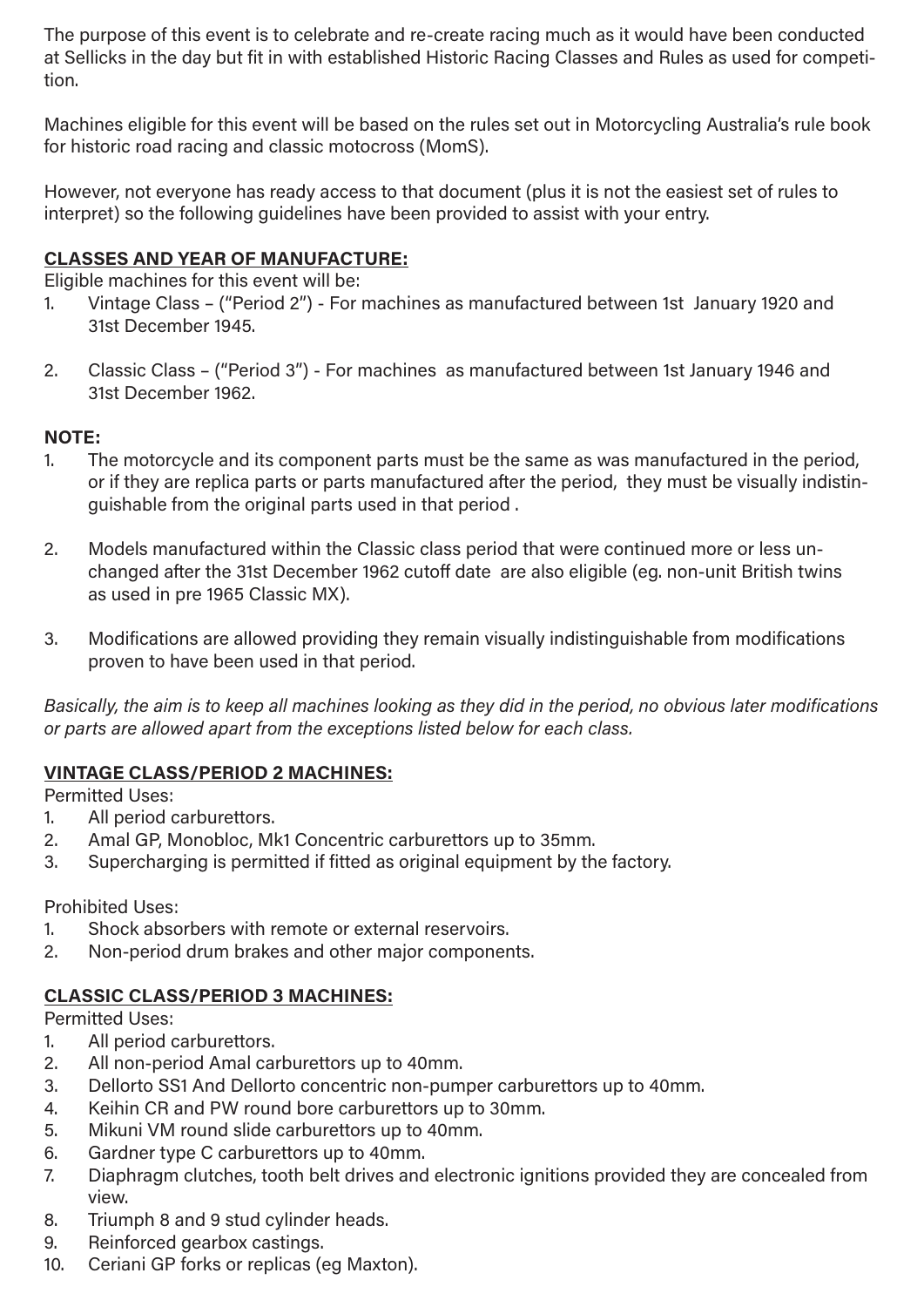11. Any drum front or rear brake with a maximum internal diameter of 230mm.

Prohibited Uses:

- 1. Non period engine and gearbox castings, frames, swingarms, forks and yokes
- 2. Direct crankcase induction other than rotary disc valve on 2 stroke engines
- 3. Reed valves on 2 strokes
- 4. Non-motorcycle engines and transmissions
- 5. Disc brakes
- 6. Shock absorbers with remote or external reservoirs
- 7. Supercharging is not permitted

#### **FUELS:**

- 1. Methanol Fuel no additives other than those added during manufacture and/or lubricating oil
- 2. Leaded Fuel no additives other than those added during manufacture and/or lubricating oil
- 3. Unleaded Fuel up to 100RON no additives other than those added during manufacture and/or lubricating oil.

# **PROTECTIVE CLOTHING/EQUIPMENT:**

As per MA requirements for Historic Road Racing, Classic Motocross or Dirt Track and summarised below.

## **HELMETS**

FULL FACE ONLY (MOTO X STYLE WITH GOGGLES ACCEPTED)

Helmets with one of the following approval stickers affixed inside helmet:

- European Standard: ECE 22 05 Type P
- USA Standard: SNELL M2010, M2015
- Japanese Standard: JIS T 8133:2007
- Australian Standard: AS1698

# **CLOTHING**

ROAD RACE OR MOTO X STYLE ACCEPTED ACCORDING TO BELOW STANDARDS.

One or two piece suit of leather or other material of similar or greater durability having the following:

- Safety straps required to secure front or side zippers and also for the neck.
- Jackets must be fixed to trousers with zips, press studs or laces etc.
- Double layer of leather or enclosed foam padding at least 8mm thick must be provided for shoul ders, elbows, both sides of torso and hip joint and knees. OR;

Normal Moto X riding gear eg; a jersey made of close knit fabric of material or synthetic fibre which must be a snug fit and provide protection against abrasion to the body and arms. Trousers of leather or synthetic material of similar durability. Trousers of other than leather must be non-combustible and be fitted with a lining.

# **BACK PROTECTOR:**

A commercially manufactured back protector is required except where suits/jackets are fitted with integral back protection and all protectors must cover continuously between collar and base of spine.

# **BODY ARMOUR:**

In built or commercially manufactured armour is required to protect elbows, shoulders and knees.

#### **FOOTWEAR**

Boots must be:

- Constructed of leather, plastic or other similarly durable material.
- Of a length that must at least cover 34 of the length of lower leg with the rider in a racing position on the machine.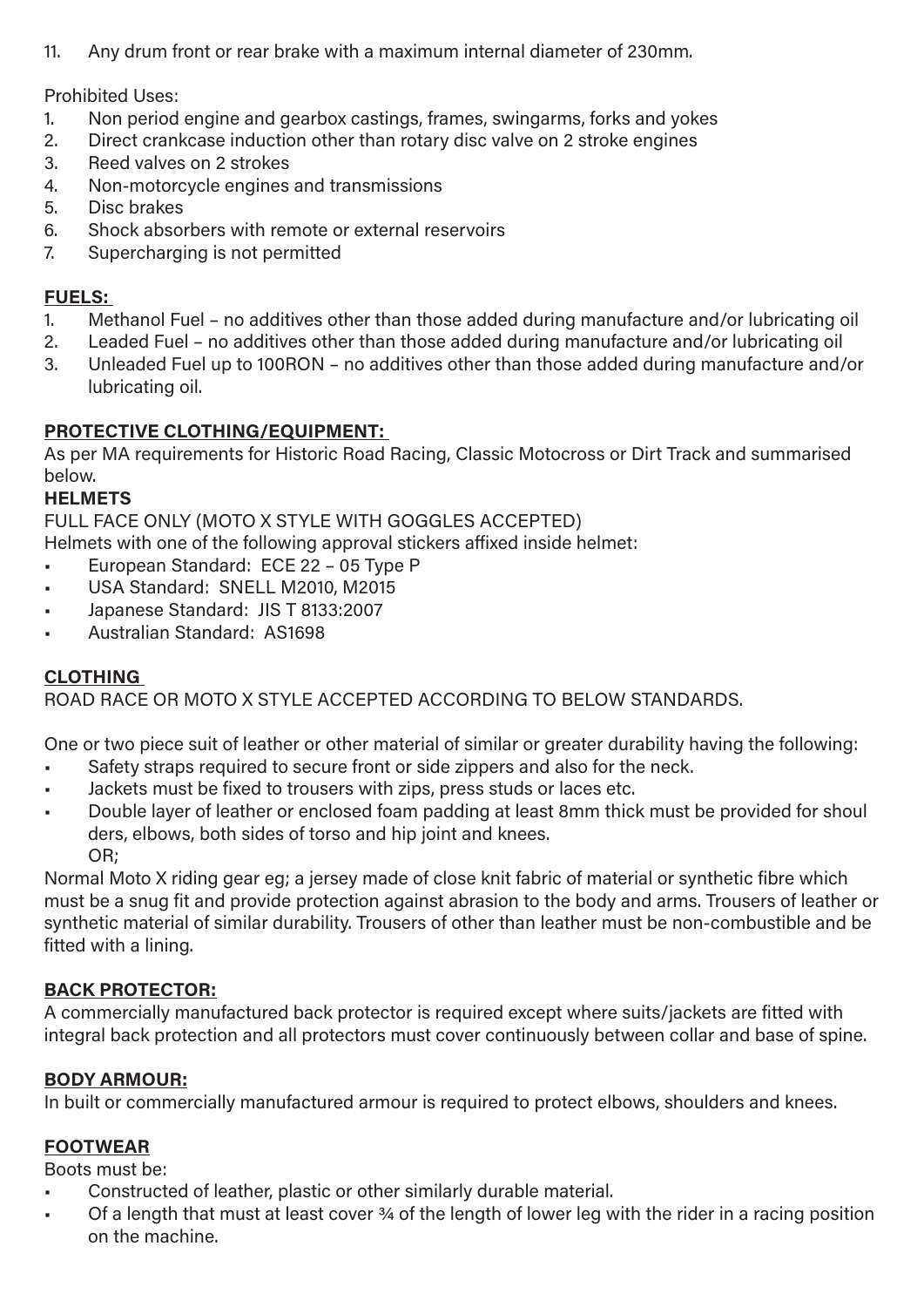# **GLOVES**

#### (MOTO X STYLE ACCEPTED)

Gloves must be of leather or other similarly durable material.

Fingerless gloves may be worn by passengers on sidecars.

## **REQUIREMENTS FOR ALL MACHINES:**

- 1. All plugs that can release fluid if loosened must be lockwired, eg oil filler holes, sump and gear box drain bolts.
- 2. Spin-on oil filters to be wired up in locked position.
- 3. Fork leg drain holes must be lock wired or taped up.
- 4. Breather bottle of 500mm is required for catching of any overflow oil from breathers.
- 5. Throttles to be self-closing.
- 6. Primary covers to enclose primary chain to protect against access of body parts.
- 7. The guards must be constructed of metal having a minimum thickness of 1.6mm, which may be mesh or expanded metal provided the openings do not exceed 10mm, or fibreglass having a minimum thickness of 3mm
- 8. Projecting front/countershaft sprockets which are not behind a clutch assembly or directly be hind a frame member, must be guarded
- 9. Chain guard or fin is required to protect against body parts becoming trapped between chain and rear sprocket
- 10. Clutch and brake hand levers must have ball ends with a minimum diameter of 16mm
- 11. Brakes must be operational and efficient.
- 12. The ends of the handlebars or twist grip sleeves must be securely plugged so as to present a flush or rounded end
- 13. Kick Start Levers other than transverse, must be folding
- 14. Front racing number plates must have figures that are clearly visible at a distance of 20 metres and a solid border 10mm wide.
- 15. Side racing number plates must be fitted above a horizontal line drawn through the rear axle so that the front edge of the plate is behind a vertical line drawn at 200mm to the rear of the rider's footrest.
- 16. Number backgrounds on side number plates may be an integral part of the rear seat section or fairing
- 17. Headlights, tail lights, mirrors, reflectors, horns centre stands, side stands and rego plates must be removed
- 18. Cameras may be fitted to the motorcycle provided they are securely mounted. Camera mounts are subject to approval by the Chief Scrutineer. Helmet cameras are not permitted.

# **TYRES:**

Traditional treaded road going or road race tyres are required for this event.

No block pattern tyres. No claw type tyres. No paddle type tyres. No dual purpose tyres. No universal tread type tyres. No trials universal tyres. No knobby MX tyres. No speedway tyres. No grooved slicks or wet weather road race tyres.